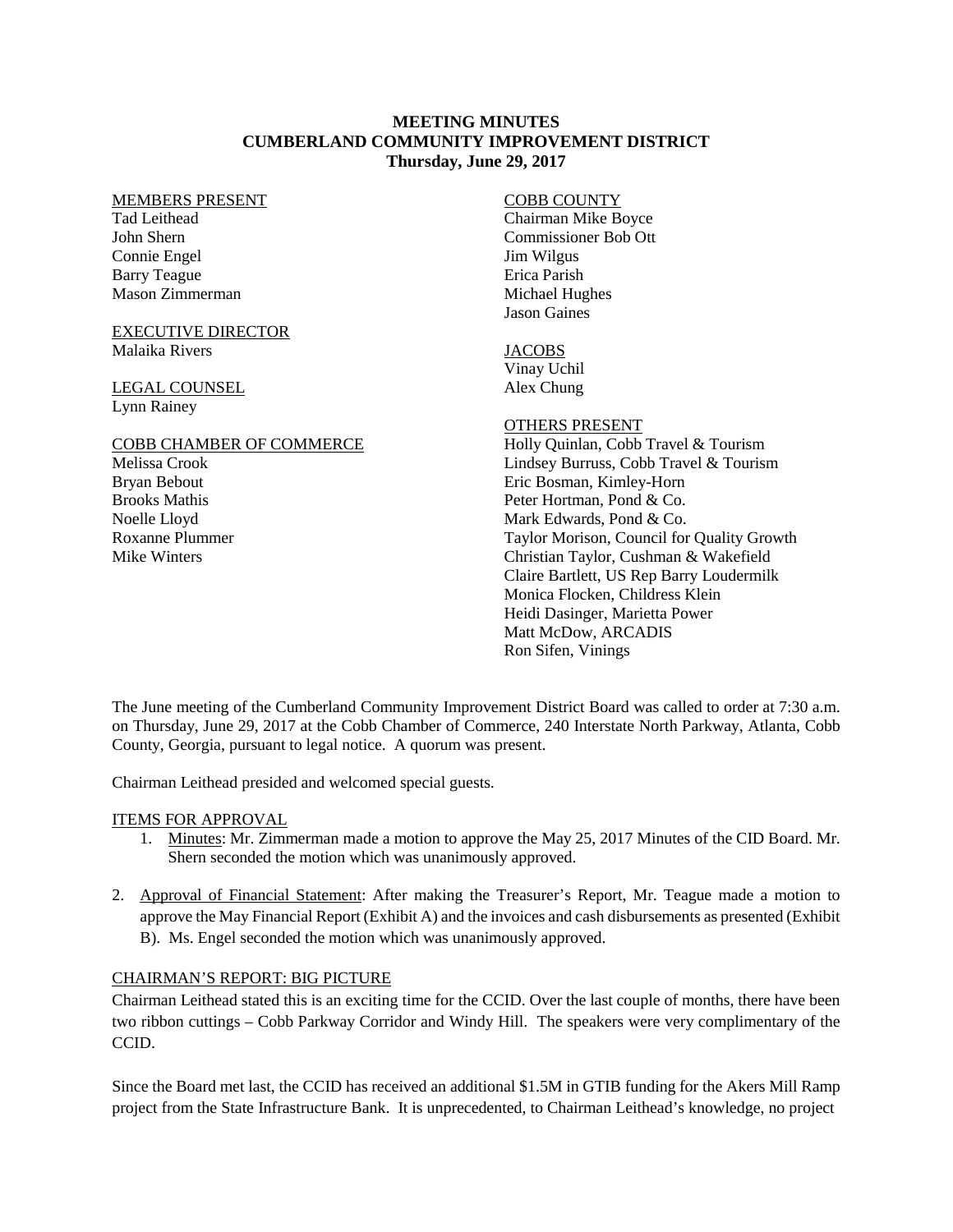# **CCID Minutes June 29, 2017 Page 2 of 5**

has ever received two funding grants in two years (one year ago the CCID was awarded \$2M and this year another \$1.5M). This speaks to the support the CCID has at the state level, including from SRTA and GRTA which reflects the extraordinary relationship the CCID staff has been able to develop with all partners, but particularly GTIB. Chairman Leithead congratulated Ms. Rivers on the great accomplishment. The momentum is such that this ramp will now get built. Chairman Leithead thanked the County for the \$15M commitment and for the great partnership. Ms. Rivers added there is an additional application pending through ARC for federal funds. The project continues through design and by the end of the summer the cost estimates will be more refined.

A. Propose 2017 Millage Rate: Lynn Rainey, Legal Counsel, discussed the proposed 2017 millage rate. Mr. Rainey will meet this afternoon with the Tax Commissioner's office along with representatives of all the other cities and school boards to receive the package showing the computation of assessed values. Mr. Rainey discussed with Board members the draft of the legal ad that would be placed between now and July 27 in the Marietta Daily Journal showing what the five year history has been of the district as far as assessed values, amount of taxes levied and percentage and dollar change from year to year. This ad will be a 30 square inch ad that will not be in the legal section, but in the regular section for the public to review and give input to the CCID Board before it sets the millage rate for 2017. The Board will vote on its millage rate at the July 27 Board meeting. Board members discussed advertising a proposed 5 mills, but the Board would like to discuss the 2018 rate at a future meeting. The Board asked Mr. Rainey to advertise at 5 mills and get the information from the Tax Assessors office and then hold the vote in July.

# EXECUTIVE DIRECTOR'S REPORT

# A. Real Estate Activity

- 1. Development Pipeline: Ms. Rivers reviewed the Cumberland commercial and residential square footage, residential market and growth collaterals. The CCID has just under 3800 parcels and the CCID is about 6.5 square miles. The total value of the real estate including commercial, residential and tax exempt is \$6.1B. Of the commercial, which is taxable to the CCID, makes up 29% of the land, but 54% of the entire digest. The commercial and residential make up just over half of the amount of land which means more than 45% of the CCID's land is tax exempt.
- B. Tax Digest & Revenue Projections: Ms. Rivers reported last year, the CCID's digest was at \$5B with residential and commercial combined and this year the CCID's digest is at \$5.4B (which does not include exempt properties referenced above.) The CCID will continue to use the numbers that were generated internally in order to do projections for revenue collections. It does differ a little from the County's projections. The CCID is on track to collect approximately \$6.4M this year.
- C. Cash Flow Model: Ms. Rivers reviewed the Baseline Cash Flow Model. This is based on the financials that have been approved to date. There have not been any major changes since last month. CCID staff is watching this and continuing to refine the numbers each month. The dollars will be managed accordingly. Moving forward Ms. Rivers will start to show any projected savings on the CID Open Projects spreadsheet.
- D. CID Open Projects & Other Agency Open Projects: Ms. Rivers reviewed the CCID's Open Work Program. The CCID has about \$238M worth of projects that are either under construction or in process, \$150M in outside commitments \$50M being committed by the CCID and a \$37M funding gap. The projected price of the Akers Mill Project has not been updated on the spreadsheet, but Ms. Rivers anticipates an updated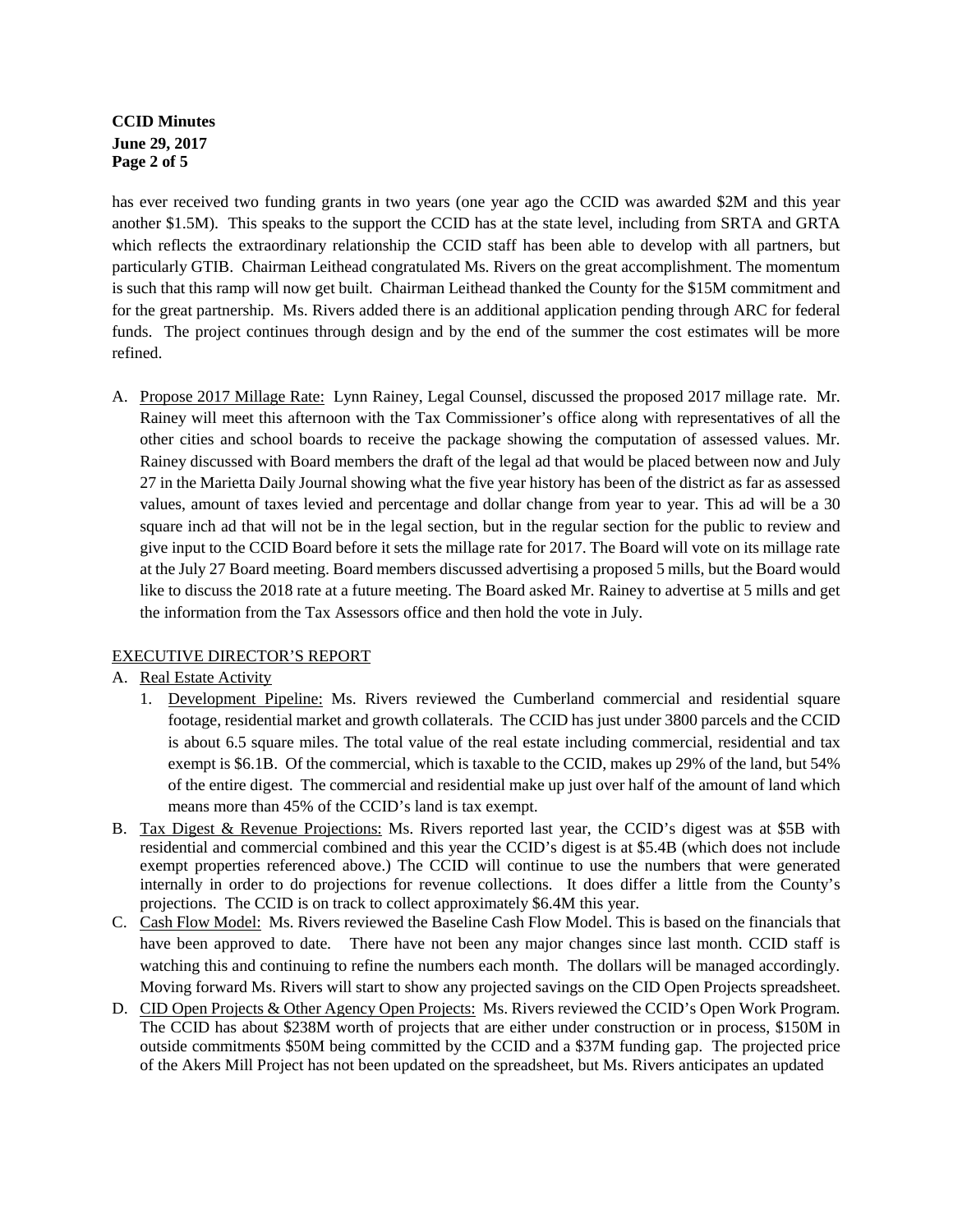**CCID Minutes June 29, 2017 Page 3 of 5**

> number will be given in late summer. Ms. Rivers reviewed the Cobb County & Other Agency Projects Work Program with \$1B worth of improvements.

## E. Required Action/Requests

1. 2017 EDGE Request (\$60,000):

Brooks Mathis, Executive Director of Economic Development for the Cobb Chamber, thanked the CCID for its previous investment to EDGE.

Mr. Mathis gave Board members a brief snapshot of EDGE & Cumberland:

- Jobs (since launching in 2012) YTD: 7,104+ new/retained jobs in Cumberland alone.
- New Private Investment: (since launching in 2012) YTD: \$804.3M in Cumberland alone.
- Properties Submitted in Cumberland: 360+ submittals.
- EDGE 1.0 Strategy Report Card: Projects Located: 123 wins, New & Retained Jobs: 23,100+, New Private Investment: \$2.5+B.
- Accomplished EDGE 1.0 Initiative: IgniteHO, SelectCobb, Dobbins & Lockheed, new BRE Program, Redevelopment efforts yielding \$139M and 3,900 new jobs, Cobb Workforce Partnership: nearly 30% increase in millennials, Perception Change & Partner Grade: 94% of ED partners reported a positive change in Cobb's perception & 92% grade our EDGE program as an "A".

Chairman Leithead questioned what the economic growth numbers would look like if EDGE would not have been implemented. Mr. Mathis stated that in November staff will begin working with GA Tech to produce an economic impact study. This will be a collaborative effort. With the CCID's support, EDGE has been able to accomplish many goals. EDGE 2.0 will be starting January 2018.

After Board discussion, Chairman Leithead made a motion to approve \$60K to EDGE out the "New Initiatives" account (not a new commitment). Mr. Zimmerman seconded the motion which was unanimously approved.

### F. Key Updates

- 1. Short Term Action Plan: Ms. Rivers stated she had sent Board members an email a few weeks ago indicating that, at the request of a couple of board members, would be identifying some items that the CCID could take up in the near term. Ms. Rivers is coordinating these thoughts with the Blueprint Cumberland 3.0 effort. Ms. Rivers will provide Board members, prior to the July Board meeting, with short term action items. Then in August, the Board will see the final draft of the Blueprint Cumberland 3.0 strategy.
- 2. Bridgescape Lighting and Signage Update: Ms. Rivers stated that at last month's Board meeting the Board discussed the lighting and signage for the bridge. Mark Edwards, Pond & Company, presented Board members with the results of the sightline study from 400-1000ft. Pond & Company recommended the sign size be 4.5ft tall and 24ft wide, modifying the text sizes for the wording and the placement of the sign. Ms. Rivers added that there would be cost impacts and asked if the Board wanted to move in this direction and absorb that cost. There is a cost saving in the project because the CCID did not move forward with painting of the structure. The saving projection is approximately \$210K. There is not a specific price on the sign, but would include design, fabrication and installation which could possibly be north of the savings amount. Board members and the County responded that they would rather see the money go towards the lights than the sign. The lights would make a larger impact than the sign. Jim Wilgus, Cobb DOT Director stated the price for the up lights (not LED) on the bridge would be approximately \$325K and still utilizing the same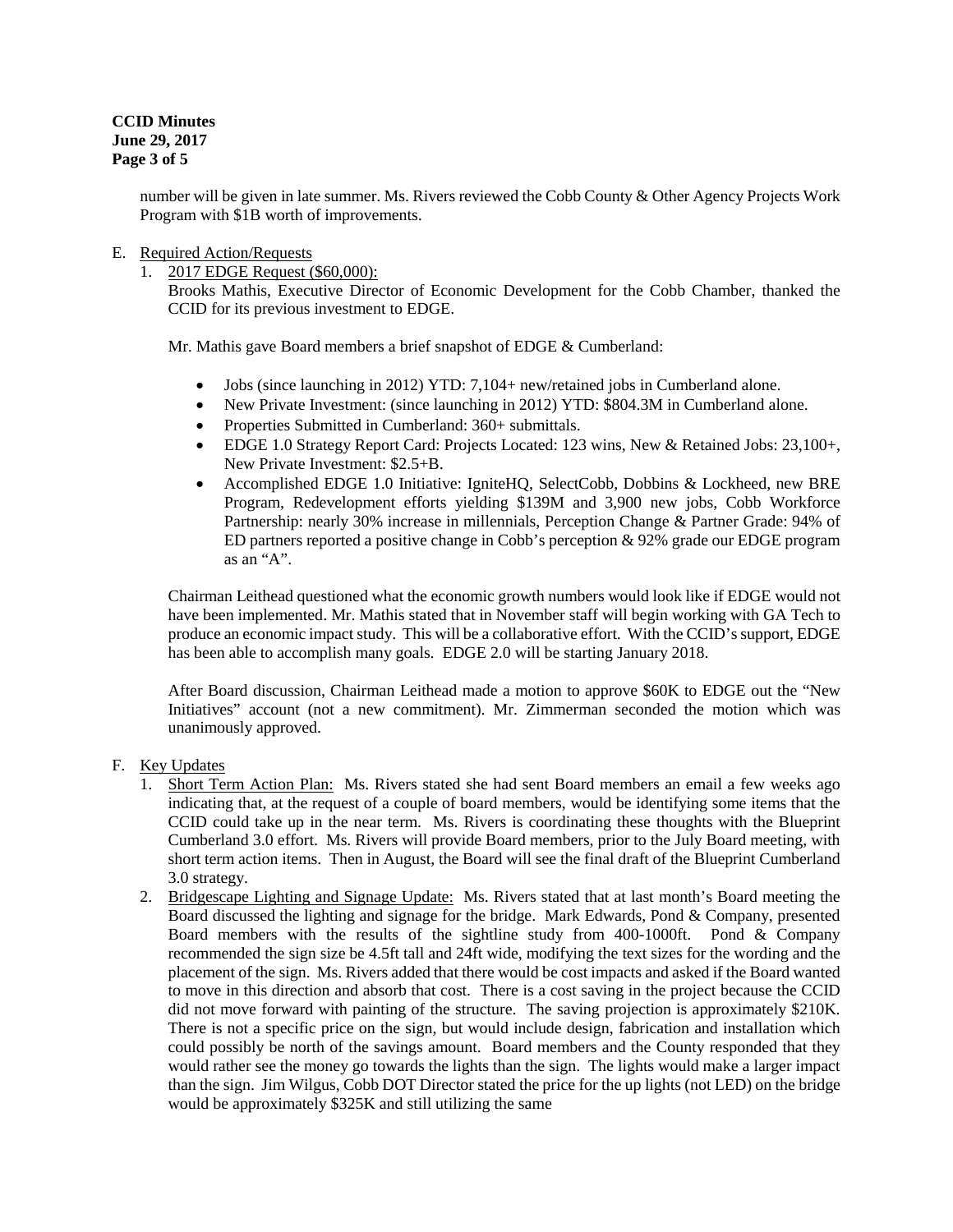# **CCID Minutes June 29, 2017 Page 4 of 5**

contractor on site as the bridgescape. The lighting on this bridge and the Windy Hill bridge would be similar if not identical. Board member Engel asked about the operating and maintenance of the lighting. Ms. Rivers stated that although the bridgescape does have a CFA, it does not include lighting. Lighting in the past is governed by the CCID's lighting district, however at this point it is unclear as to the uplighting. Board member Shern would like a clarification on the lighting maintenance before proceeding. Mr. Rainey will review the lighting district documents. The consensus of the Board is to further explore the lights and stop exploration of the sign.

- 3. Bikeshare Update: Ms. Rivers stated there has been discussion over the past few months about the CCID's best approach to getting bikesharing in this community. The original approach was to work through ARC's LCI program through which the CCID was able to get some federal funds to do a bikeshare plan. At the request of the Board, the objective is now to expedite the process. The CCID has bowed out of the LCI program with ARC in order to advance the project as quickly as possible. To that end, CCID staff has communicated with Zagster. Zagster offers a turn-key operation and is used in several different communities. A bikeshare program could be running in a matter of weeks, but that depends on the financial commitment necessary to get it up and running along with identifying station locations. It is about \$9K to install a station. A station would include 5 bikes and 10 parking spaces and 1 sign that identify it as a Zagster effort and the local community sponsor. The minimum commitment requires two stations and the contract period is for a one year term. The minimum for the CCID to get started would be \$18K. The CCID has an opportunity to have a robust program and Zagster's recommendation is for 5 stations. Given the expedited nature of the effort, it would be preferable to put these stations on private land provided the bikes were available to the public. Board member Teague would like to work with the CCID to find a possible location on his property. Chairman Leithead stated he would like to see the CCID make a three year commitment for 5 stations (\$45K per year) and work with Board members to see if the program makes sense. Board members discussed proposing to property owners to fund installation of the stations whether it is the full \$9K, half or whatever the proposal states. Board members are eager to get this going. Ms. Rivers asked the Board for specific direction. Board member Zimmerman stated if there is a location for 5 then the CCID should commit the money for 5, find the locations, and in the process talk to property owners about offsetting the cost of this project. Mr. Zimmerman made a motion to approve an amount not to exceed \$45K for the CCID to commit the resources for the initial 5 stations to engage Zagster to help the CCID determine the locations, and to seek private funding to reduce our commitment. Mr. Shern seconded the motion which was unanimously approved.
- 4. Hardscape Enhancement Discussion: Ms. Rivers stated there was a Board work session last month to discuss the investment the CCID has put into the community relative to decorative treatments, including crosswalks, benches, etc. The question is - many are deteriorating and what to do about existing need for replacement and repair. The question then becomes how will the CCID move forward with maintenance for the ones that will be aging-out as well as additional projects moving forward. Board members have had 30 days to review the in-depth information that was handed out at last month's meeting. Chairman Leithead stated Mr. Rainey has been involved in conversations with the County with regard one particular CFA that would address some of these issues. This will create a vehicle for the Board to focus on and may allow a model to be set for the Board to move forward. Mr. Rainey will distribute this CFA to the Board once he does an analysis. One aspect is what types of improvements the CCID will be willing to install if the CCID is